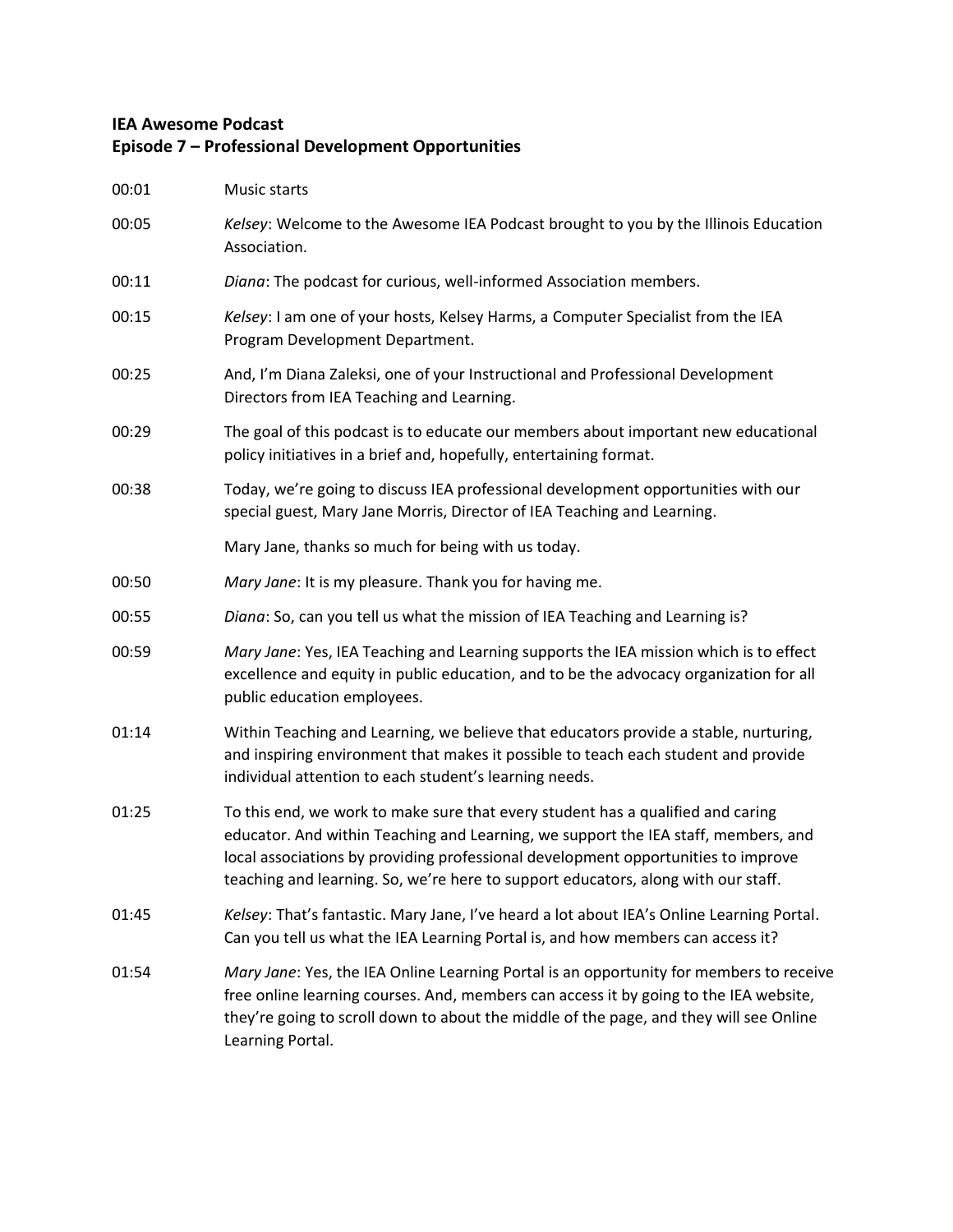| 02:13 | If they click there, it will take them to the Members Only page where they can register<br>or log in. And, if they're already a member they just log in and they can begin accessing<br>courses.                                                                                                                                                                                                                                                                                                    |
|-------|-----------------------------------------------------------------------------------------------------------------------------------------------------------------------------------------------------------------------------------------------------------------------------------------------------------------------------------------------------------------------------------------------------------------------------------------------------------------------------------------------------|
| 02:24 | If they have any problems whatsoever, they can connect with the IEA Connect Specialist,<br>which is a chat box at the bottom of the page and they will be there to help them with<br>any problems that they might have.                                                                                                                                                                                                                                                                             |
| 02:36 | We have a great opportunity for members. We have over 250 plus courses and we're<br>always adding new courses.                                                                                                                                                                                                                                                                                                                                                                                      |
| 02:44 | Diana: Wow, the Online Learning Portal really sounds like a great benefit to our<br>members. Can you tell us about a few specific examples of courses our members might<br>find on the Online Learning Portal?                                                                                                                                                                                                                                                                                      |
| 02:53 | Mary Jane: Underneath Education Policy, there is an ESSA, Every Student Succeeds Act.<br>And we also have some leadership courses, we have some presidents' trainings,<br>treasurer trainings. And, if you're a building advocate, some training to understand what<br>that actually means and what are the roles of a building advocate.                                                                                                                                                           |
| 03:14 | We have some trainings on legal. And, there's a lot of courses on technology in the<br>classroom. And then there's also for those individuals that might need some support,<br>we have a Degrees Not Debt course. And, we have several on classroom management,<br>ACES, with is Adverse Childhood Experiences, and just a variety of other topics that fit<br>into the curriculum category, such as global education, diversity, just helping teachers in<br>the classroom in a variety of topics. |
| 3:43  | And, if a teacher sees something that may not be there, they can also offer or ask for a<br>course to be added. We're always looking for ideas from our educators. And there's also<br>some courses for higher ed and ESPs, so just a variety of topics.                                                                                                                                                                                                                                            |
| 04:00 | Kelsey: So, if a member does have an idea for a course for the Online Learning Portal,<br>who would they reach out to contact?                                                                                                                                                                                                                                                                                                                                                                      |
| 04:07 | Mary Jane: They can reach out to any of us. Diana, I'm sure you would take a call, or<br>Kelsey, or myself. And, IEA Teaching and Learning staff are another opportunity to them<br>to reach out. Many of our professional staff are out in the field and they would also<br>assist them, if needed.                                                                                                                                                                                                |
| 04:22 | Diana: Great. So, how do we notify members of those new courses on the Online<br>Learning Portal?                                                                                                                                                                                                                                                                                                                                                                                                   |
| 04:28 | New courses are featured under Members Only and they will be able to view those new<br>courses through a demo that's there. They will also be able to see the courses through,<br>we have a course catalog that's coming out twice a year and those will be featuring new<br>courses that are new and upcoming for our members to access.                                                                                                                                                           |
| 04:48 | Kelsey: That's fantastic. Mary Jane, we have online learning opportunities. What about<br>in-person training opportunities?                                                                                                                                                                                                                                                                                                                                                                         |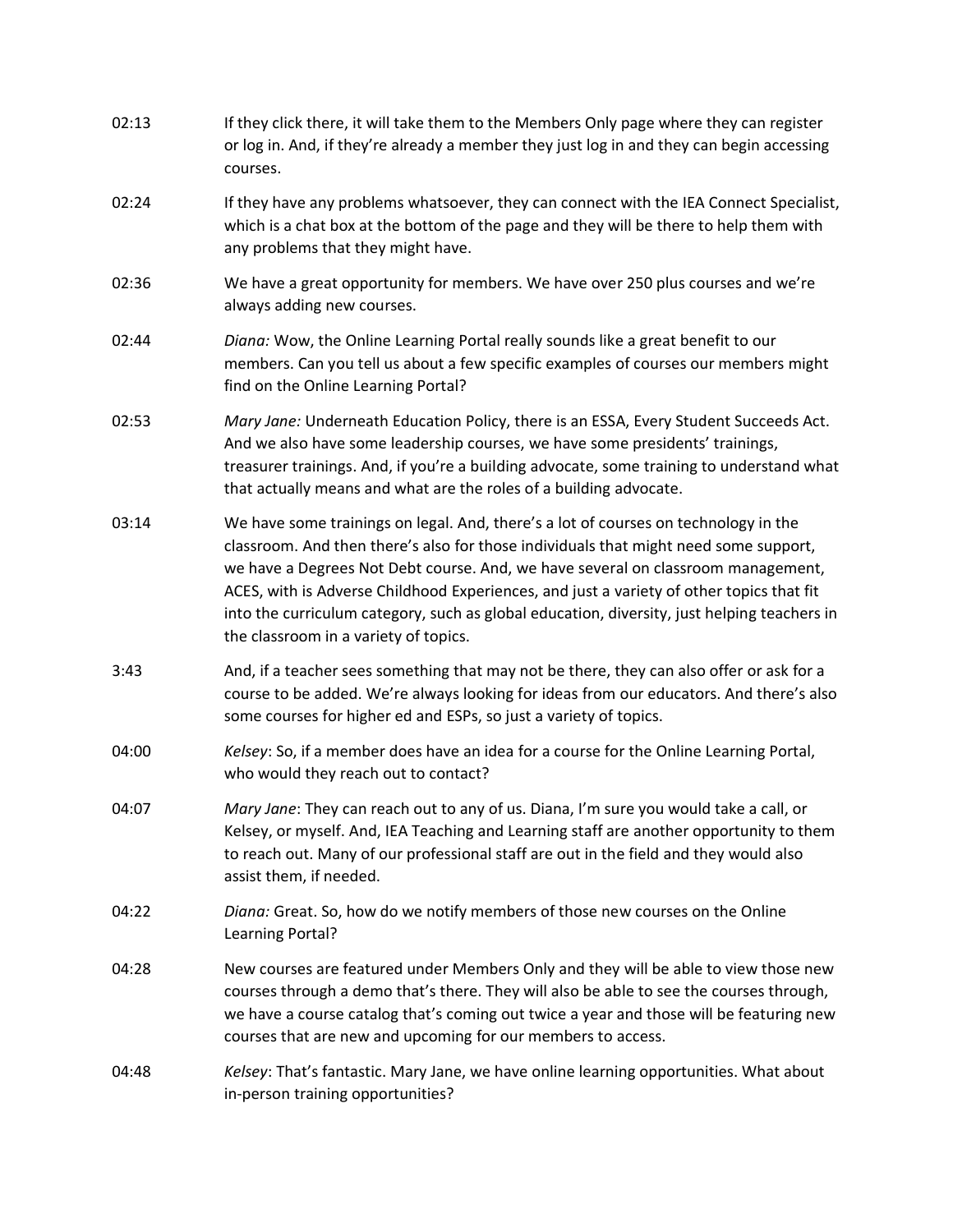| 04:55 | Mary Jane: Yes, so there is an opportunity to request a training and they can do that<br>from our website. If they go under, on the main page, Teaching and Learning, there is a<br>form called the Professional Development Request that is midway down the page. They<br>can click on that link and it will provide them with some information. They could type in<br>their request and it will go to the appropriate person.                                                                                                                            |
|-------|------------------------------------------------------------------------------------------------------------------------------------------------------------------------------------------------------------------------------------------------------------------------------------------------------------------------------------------------------------------------------------------------------------------------------------------------------------------------------------------------------------------------------------------------------------|
| 05:19 | Members can request training through Legal, through curriculum, through professional<br>development through our Teaching and Learning, through Computer Services, and then<br>also, through Communications.                                                                                                                                                                                                                                                                                                                                                |
| 05:31 | Kelsey: I know IEA had been doing a lot of trauma-informed schools and restorative<br>practices work. Can you talk about the training opportunities for members around these<br>topics specifically?                                                                                                                                                                                                                                                                                                                                                       |
| 05:42 | Mary Jane: Yes, IEA has been very busy with the trauma-informed practices and we have<br>a variety or resources for our members. Some of them are online and some of them<br>they can request.                                                                                                                                                                                                                                                                                                                                                             |
| 05:53 | On our homepage, if they go under trauma-informed practices, they can see some<br>activities like, Know Me, Know My Name, which is a program that is cost free and it's<br>really there to help educators to identify and make contact with children. It's a great<br>activity for a school or a district.                                                                                                                                                                                                                                                 |
| 06:13 | They could also access Paper Tigers. We have Paper Tigers, it is a documentary that is an<br>intimate look into the lives of selected students attending alternative schools. The film<br>actually examines the inspiring promise of trauma-informed communities. And, that<br>would be, they could access that through their regional office and have that viewing for<br>them.                                                                                                                                                                           |
| 06:37 | We also have another documentary as well and that's Resilience, where they can also<br>access that documentary for their members. The Partnership for Resilience is a great<br>partnership for us, too. And, through them, there are many trainings. And, though our<br>Teaching and Learning staff, we have opportunities to actually provide training on SEL<br>and restorative practices. And, also just a more trauma-informed workshop as well to<br>help teachers and administrators understand the importance of being a trauma<br>informed school. |
| 07:14 | Diana: That's great. I know that we also proactively schedule trainings for our members<br>throughout the year. Where can our members find these opportunities posted?                                                                                                                                                                                                                                                                                                                                                                                     |
| 07:24 | Mary Jane: Yes, we do, and if they go to the main website, and go under events, they<br>can click on the IEA calendar, the professional development is listed there. Or, they<br>could also contact, or go into Teaching and Learning and we have a professional<br>development calendar that also has all the events as well. So, there is two opportunities<br>for them to actually learn more about what IEA is doing around professional<br>development.                                                                                               |
| 07:49 | Kelsey: Mary Jane, can members request training for their local association?                                                                                                                                                                                                                                                                                                                                                                                                                                                                               |